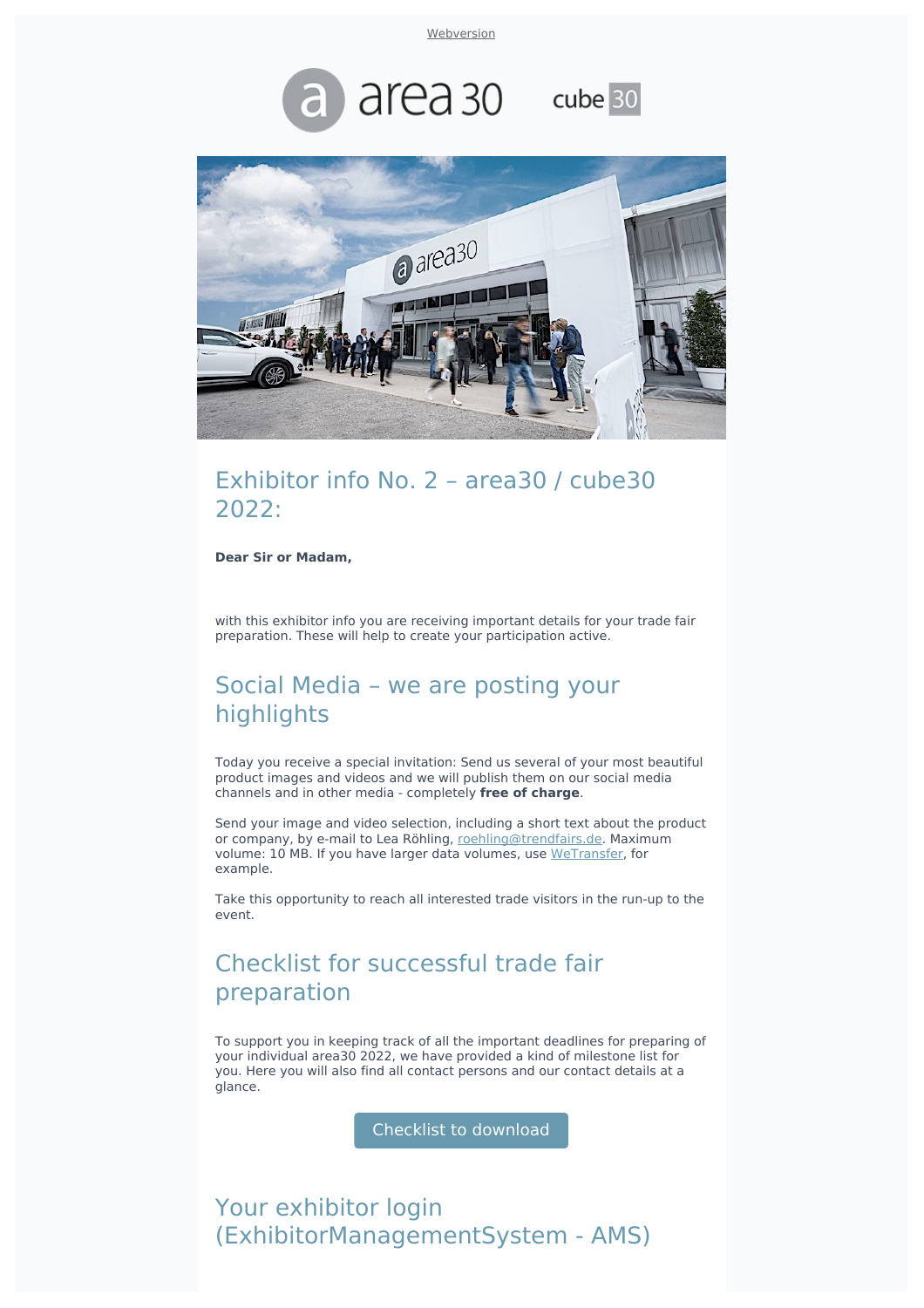In our Exhibitor Management System (AMS) you have access\* to your registered exhibitions at any time with your personal login. Important functions (depending on authorisation):

- Change of deposited contact persons
- Change of trademark registration or add further trademarks, as well as add missing image data
- Booking of advertising media (available since January 14,.2022)
- Booking of technical services (technical order booklet, opening after dispatch of stand confirmation, approx. April/May 2022)

Access to AMS: [https://aussteller.trendfairs.de/](https://aussteller.trendfairs.de/?utm_source=sendinblue&utm_campaign=Exhibitor%20info%20No%202%20%20area30%20%20cube30%202022%20Advertising%20Media%20Social%20Media%20Checklist%20AMS&utm_medium=email)

\* Your user name is usually your email address. If you do not yet have access or have forgotten your password, please request a new password via "Forgotten password".

# Media information – your advertising options

area30 / cube30 provides you with a broad range of advertising media which can be used to present your company / your brand(s) effectively. Various advertising media are only available in limited quantity. For this reason we recommend a promt booking.

In order to book your advertising media, please use the booking form on the last pages of this media information document or make your booking via the exhibitor portal AMS.

Media [information](https://www.trendfairs.de/files/data/area30/downloads/aussteller/area30_2022_mediadaten_en.pdf?utm_source=sendinblue&utm_campaign=Exhibitor%20info%20No%202%20%20area30%20%20cube30%202022%20Advertising%20Media%20Social%20Media%20Checklist%20AMS&utm_medium=email) to download



#### **Apply for your participation in area30 / cube30**

Inform your customers about your participation at area30: on your website, in signatures of your emails, in your in-house brochures, on newsletters and via your sales team as well as their social media channels: you can find the trade fair logos as a download [here](https://www.area-30.de/presse/?file=files/data/area30/downloads/area30_logo.zip&utm_source=sendinblue&utm_campaign=Exhibitor%20info%20No%202%20%20area30%20%20cube30%202022%20Advertising%20Media%20Social%20Media%20Checklist%20AMS&utm_medium=email).

Suitable banners for your website or newsletter as well as for your e-mail signatures can be downloaded free of charge [hier](https://www.area-30.de/aussteller/banner/?utm_source=sendinblue&utm_campaign=Exhibitor%20info%20No%202%20%20area30%20%20cube30%202022%20Advertising%20Media%20Social%20Media%20Checklist%20AMS&utm_medium=email).

[advertising](https://www.area-30.de/exhibitor/banner/?utm_source=sendinblue&utm_campaign=Exhibitor%20info%20No%202%20%20area30%20%20cube30%202022%20Advertising%20Media%20Social%20Media%20Checklist%20AMS&utm_medium=email) banner area30

Please find this exhibitor info in German [here.](https://www.area-30.de/aussteller/ausstellerinformationen/?utm_source=sendinblue&utm_campaign=Exhibitor%20info%20No%202%20%20area30%20%20cube30%202022%20Advertising%20Media%20Social%20Media%20Checklist%20AMS&utm_medium=email)

Futher relevant details for your preparation will be sent to you in time. Please do not hesitate to contact us for further questions.

Best regards,

Ulrike Rohde

**wir sehen uns.**

trendfairs GmbH Stefan-George-Ring 2 D-81929 München Telefon +49 89 244 193 200 info@trendfairs.de [www.trendfairs.de](http://www.trendfairs.de/?utm_source=sendinblue&utm_campaign=Exhibitor%20info%20No%202%20%20area30%20%20cube30%202022%20Advertising%20Media%20Social%20Media%20Checklist%20AMS&utm_medium=email)

Geschäftsführerin Ulrike Rohde Registergericht: Amtsgericht Fürth Registernummer: HRB 13775 Umsatzsteuer-ID: DE 272 921 505